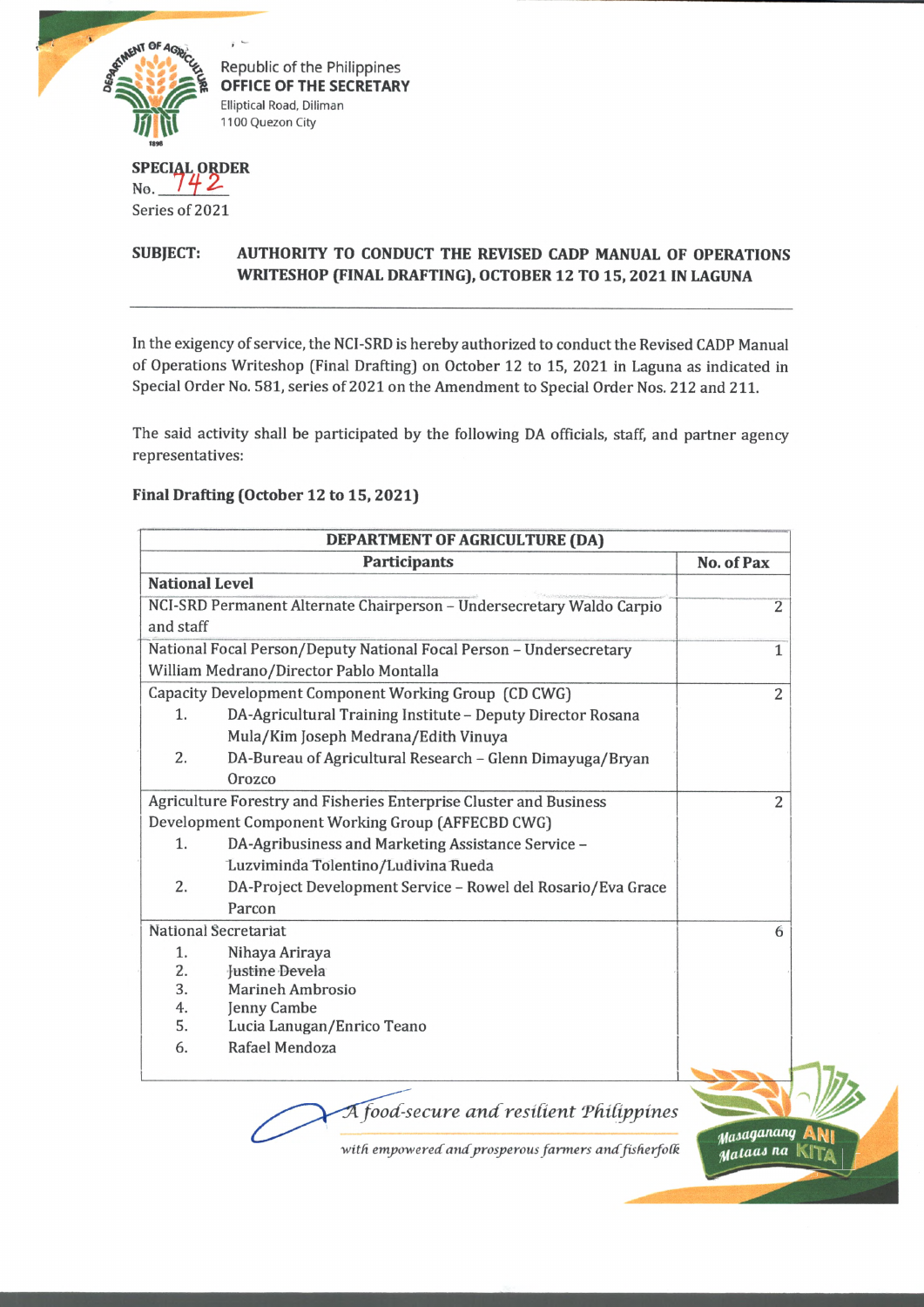| <b>Regional Level</b>                                             |                 |
|-------------------------------------------------------------------|-----------------|
| Regional Convergence Initiative Technical Working Group (RCI TWG) |                 |
| <b>CALABARZON Chairperson, and Focal Person</b>                   |                 |
| Sub-Total                                                         | 16 <sup>1</sup> |

| DEPARTMENT OF AGRARIAN REFORM (DAR)                                |                |  |  |
|--------------------------------------------------------------------|----------------|--|--|
| <b>Participants</b>                                                | No. of Pax     |  |  |
| <b>National Level</b>                                              |                |  |  |
| Capacity Development Component Working Group (CD CWG)              | $\mathbf{2}$   |  |  |
| Policy and Advocacy Component Working Group (PA CWG)               | $\overline{2}$ |  |  |
| Agriculture Forestry and Fisheries Enterprise Cluster and Business | $2^{\circ}$    |  |  |
| Development Component Working Group (AFFECBD CWG)                  |                |  |  |
| Knowledge Management Component Working Group (KM CWG)              | $\mathcal{L}$  |  |  |
| <b>Regional Level</b>                                              |                |  |  |
| RCI TWG Member/Secretariat CALABARZON                              |                |  |  |
| Sub-Total                                                          | q              |  |  |

| DEPARTMENT OF ENVIRONMENT AND NATURAL RESOURCES (DENR)             |                |  |  |
|--------------------------------------------------------------------|----------------|--|--|
| <b>Participants</b>                                                | No. of Pax     |  |  |
| <b>National Level</b>                                              |                |  |  |
| Capacity Development Component Working Group (CD CWG)              | 2              |  |  |
| Policy and Advocacy Component Working Group (PA CWG).              | $\overline{c}$ |  |  |
| Agriculture Forestry and Fisheries Enterprise Cluster and Business | $\overline{2}$ |  |  |
| Development Component Working Group (AFFECBD CWG)                  |                |  |  |
| Knowledge Management Component Working Group (KM CWG)              | っ              |  |  |
| <b>Regional Level</b>                                              |                |  |  |
| RCI TWG Member/Secretariat CALABARZON                              |                |  |  |
| Sub-Total                                                          | 9              |  |  |

| DEPARTMENT OF THE INTERIOR AND LOCAL GOVERNMENT (DILG) |            |  |  |
|--------------------------------------------------------|------------|--|--|
| <b>Participants</b>                                    | No. of Pax |  |  |
| <b>National Level</b>                                  |            |  |  |
| Capacity Development Component Working Group (CD CWG)  |            |  |  |
| Policy and Advocacy Component Working Group (PA CWG)   |            |  |  |
| Knowledge Management Component Working Group (KM CWG)  |            |  |  |
| <b>Regional Level</b>                                  |            |  |  |
| RCI TWG Member/Secretariat                             |            |  |  |
| Sub-Total                                              |            |  |  |

| Facilitators/Resource Persons |           |  |
|-------------------------------|-----------|--|
|                               | Sub-Total |  |
|                               |           |  |

**GRAND TOTAL 40**





with empowered and prosperous farmers and fisherfolk

 $\mathbf{r}$ 

 $\overline{L}$ 

 $\mathcal{F}^{\text{in}}$